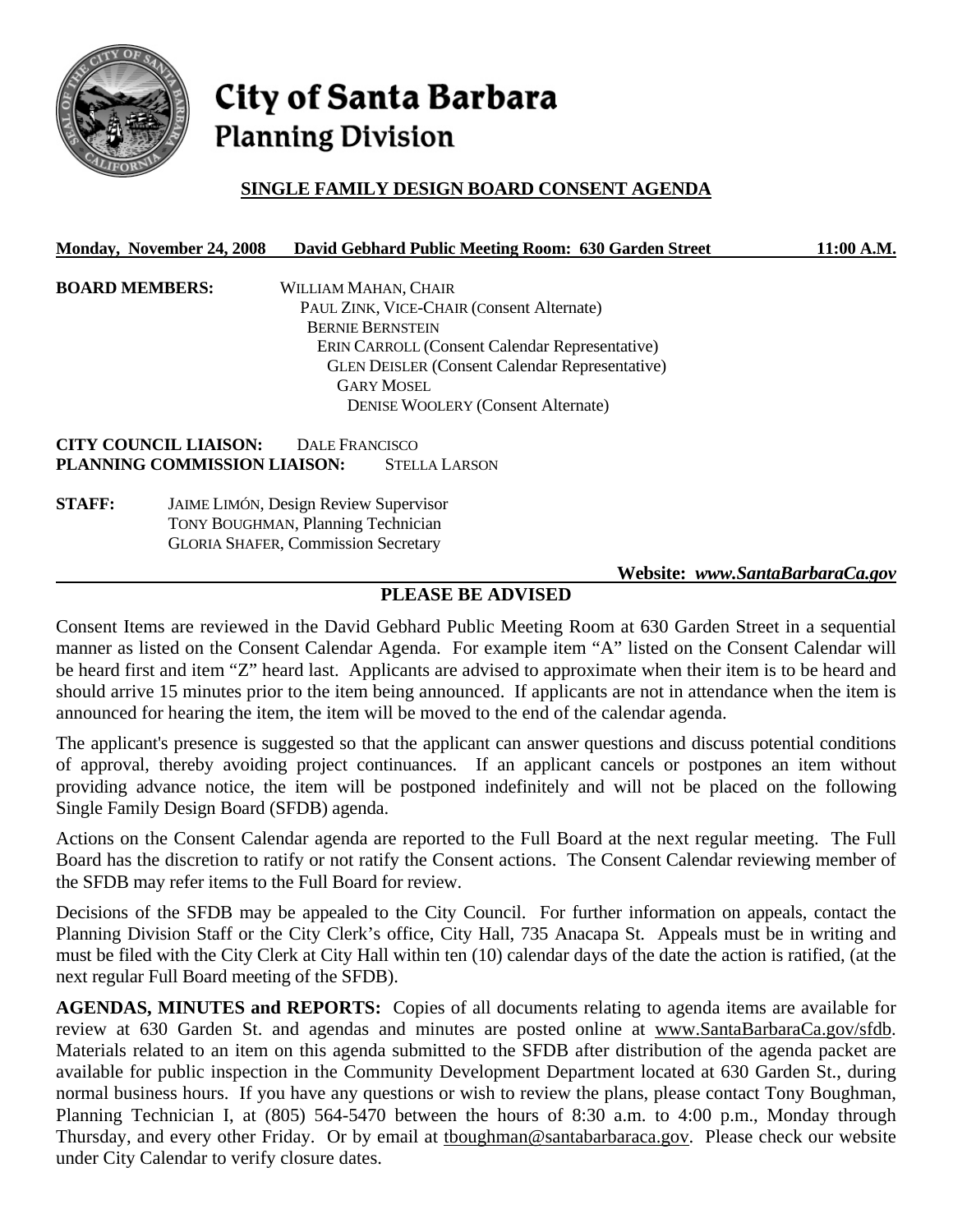**AMERICANS WITH DISABILITIES ACT:** In compliance with the Americans with Disabilities Act, if you need special assistance to gain access to, comment at, or participate in this meeting, please contact the Planning Division at 805-564-5470. If possible, notification at least 48 hours prior to the meeting will enable the City to make reasonable arrangements in most cases.

**POSTING:** That on November 19, 2008 at 4:00 p.m., this Agenda was duly posted on the indoor and outdoor bulletin boards at the Community Development Department, 630 Garden Street, and online at www.SantaBarbaraCa.gov/sfdb.

**PUBLIC COMMENT:** Any member of the public may address the Single Family Design Board Consent Representative for up to two minutes on any subject within their jurisdiction that is not scheduled for a public discussion before the Board on that day.

## **REVIEW AFTER FINAL**

### **A. 55 SANTA TERESITA WAY A-1 Zone**

 Assessor's Parcel Number: 055-030-066 Application Number: MST2008-00021 Owner: Fredrick and Patricia Glenwinkel Architect: Rex Ruskauff

(Revised proposal for a 381 square foot second-story addition for an existing 2,168 square foot twostory single-family house, including attached 476 square foot two-car garage. The project is located on a 4.5 acre lot in the Hillside Design District. The proposed total of 2,549 square feet is 37% of the maximum guideline FAR.)

**(Review After Final to remove stone veneer on front of house, delete one window, reduce the size of one window, and reduce the second-floor deck.)** 

## **REVIEW AFTER FINAL**

| 812 ALSTON LN | $A-2$ Zone |
|---------------|------------|
|---------------|------------|

 Assessor's Parcel Number: 015-120-021 Application Number: MST2008-00157 Owner: Melville Haskell Trust Architect: Kirk Gradin

(Proposal to construct a 462 square foot two-car garage and a 1,256 square foot one-story addition to an existing 783 square foot detached accessory structure to create a new single-family residence on a newly subdivided 40,059 square foot lot in the Hillside Design District. The proposed total of 2,501 square feet is 51% of the maximum guideline FAR.)

**(Review After Final to reduce size of house by 205 square feet, reduce deck by 150 square feet, reduce grading by 500 cubic yards, and eliminate site wall.)**